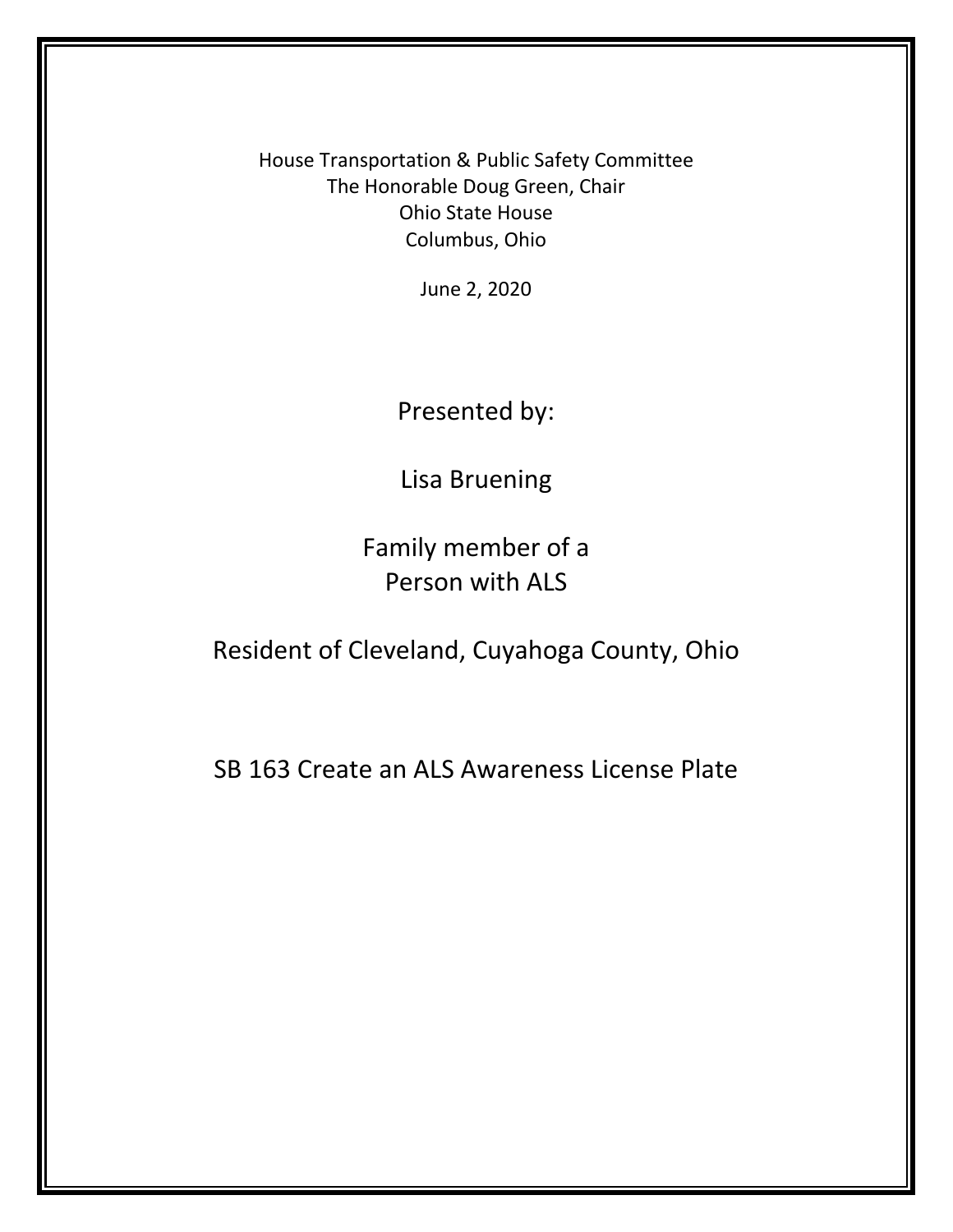June 2, 2020

**Ohio State Capitol Ohio House of Representatives COMMITTEE:** Transportation and Public Safety **CHAIR:** Doug Green **DATE:** Tuesday, June 2, 2020 **TIME: 10:00 AM ROOM:** Room 116

## **S. B. No. 163** Sen. Kunze **Create ALS Awareness license plate**

Dear Representative Green and Members of the Transportation and Public Safety Committee,

I am writing today to urge you to vote "YES" on SB 163 to create an ALS Awareness License plate. I am the legacy of Oscar Aukschun, who was a wood pattern maker and first generation American and resident of Cleveland, Ohio who developed weakness of his hands and arms in 1943 at the age of 42 years. He was a hard-working father who provided for his wife and three children, the youngest was my mother who was only 3 years of age. He was quickly unable to work and unable to provide income for his family. They had to rely on the generosity of others in the family and the community to sustain their little family. My mother, although young, remembers that her father couldn't walk, use his hands and had difficulty talking and coughing. She remembers waking in the middle of the night, hearing her father choking on saliva and waking her mother, who was so exhausted from caregiving, to provide assistance. As you may know, in addition to the hands, arms and legs, ALS affects the muscles needed to swallow, to cough and to breathe. Eventually, people cannot breathe at all without the assistance of machines and they quietly pass away. But ALS doesn't stop. It affects men and women from every ethnic background and across every age group, although most people are in their mid-50's or older. Veterans are twice as likely to develop ALS. In northern Ohio we have an active caseload of nearly 400 persons living with ALS.

My grandfather, Oscar Aukschun, never officially knew what disease was robbing him of muscle control. It was such a horrible diagnosis that doctors decided it would be better not to tell him. Like a secret too horrible to speak. Doctors told his wife, "Take him home, he has about a year to live". But he knew. During the 1944 baseball season, my uncle- only 11 years old, was listening to the ball game on the radio and the Lou Gehrig tribute with his father. When they spoke of the terrible disease that had taken the Iron Horse out of the game, Oscar told his son, "That's what I have. They won't tell me, but I know that's what I have." He died in 1945 approximately 13 months after the doctors told my grandmother to "Take him home" at age 45.

Today, the diagnosis is **still** a silent killer. It is **still** a disease too horrible to speak. Many people **still** don't tell their friends and coworkers of their diagnosis for fear of the pity and the sadness the disease generates. They often tell me they wish they had been diagnosed with cancer- at least then there might